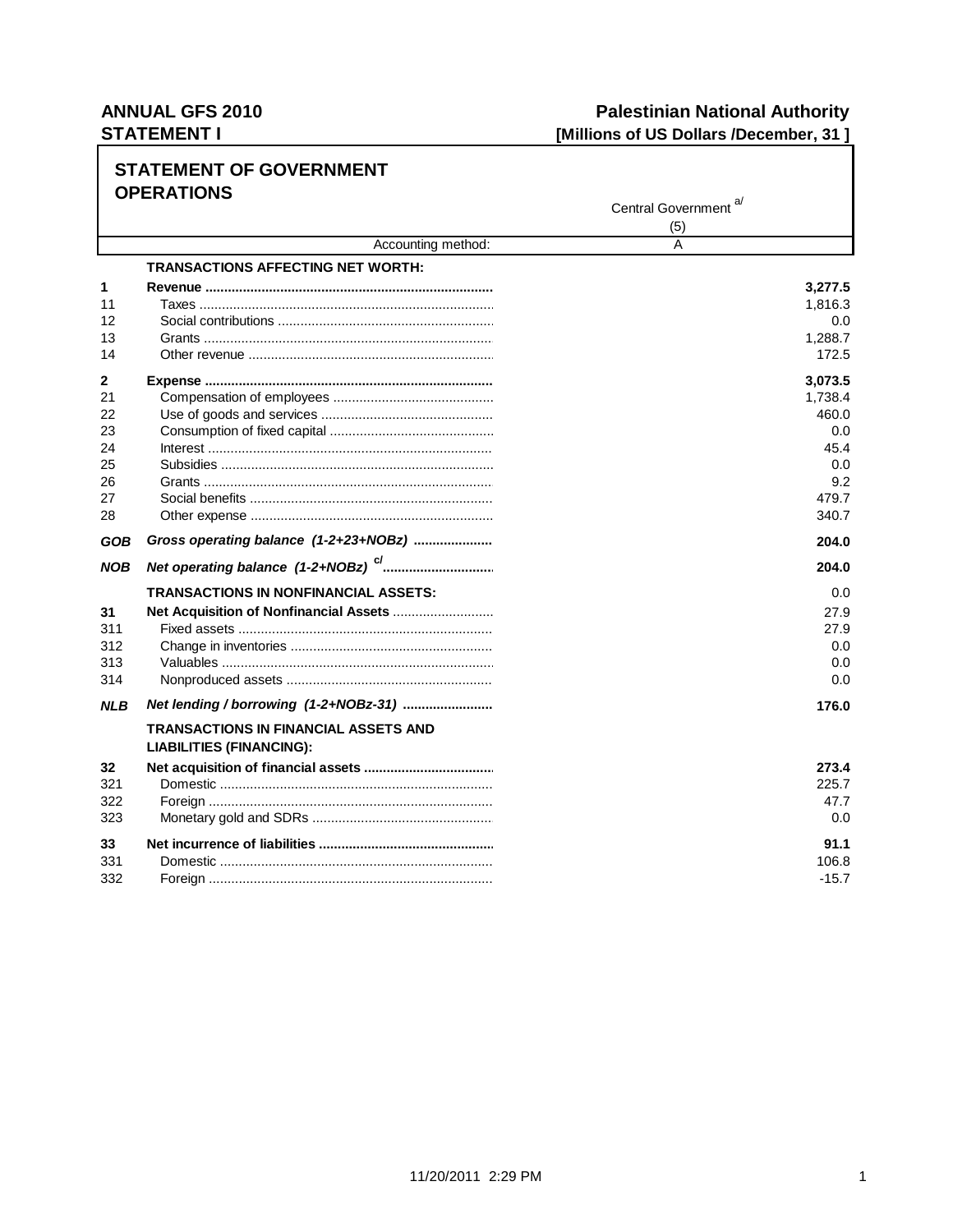### **ANNUAL GFS 2010 STATEMENT II**

#### **STATEMENT OF SOURCES AND USES OF CASH Local Governments**  $(7)$ Accounting method:  $\overline{\text{c}}$ **CASH FLOWS FROM OPERATING ACTIVITIES:** 1 312.2  $11$  $30.1$  $12$  $3.2$ 20.7  $13$  $14$ 258.2  $\overline{2}$ Cash payments for operating activities ............................ 220.0  $21$ 66.2 22 72.2 24 Interest and the contract of the contract of the contract of the contract of the contract of the contract of the contract of the contract of the contract of the contract of the contract of the contract of the contract of t 25 26 27  $7.7$ 28 74.1 **CIO** Net cash inflow from operating activities (1-2-ADJz)... 92.2 **CASH FLOWS FROM INVESTMENTS IN NONFINANCIAL ASSETS (NFAs):**  $31.1$  $31.7$ 311.1 31.7 312.1 313.1 314.1  $31.2$  $0.0$ 311.2  $3122$  $3132$  $3142$  $31$  $31.7$ Net cash outflow: investments in NFAs (31=31.1-31.2) **CSD** 60.5 **CASH FLOWS FROM FINANCING ACTIVITIES:** Net acquisition of financial assets other than cash .......  $32x$ 60.5 60.5  $321x$ 322x 323 33  $0.0$ 331 332 **NFB** Net cash inflow from financing activities (-32x+33) .....  $-60.5$ **NCB** Net change in the stock of cash (=3202=3212+3222)...  $0.0$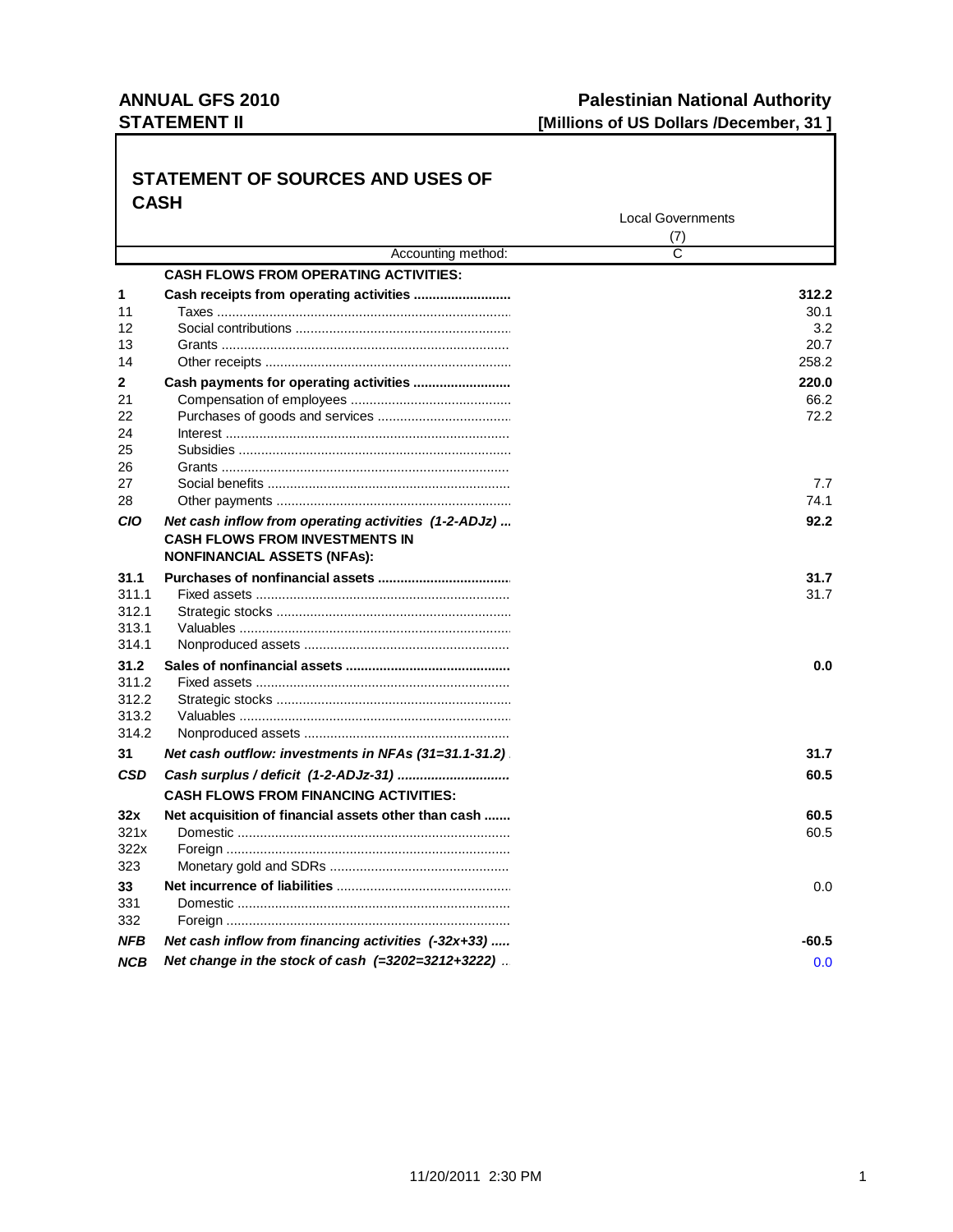### **ANNUAL GFS 2010** TADI E 4

# Palestinian National Authority<br>IMillions of US Dollars /December. 31 1

| TABLE 1 |                                                     | [Millions of US Dollars /December, 31] |                          |                                  |  |
|---------|-----------------------------------------------------|----------------------------------------|--------------------------|----------------------------------|--|
|         |                                                     | <b>General Government</b>              |                          |                                  |  |
|         | <b>REVENUE</b>                                      |                                        |                          |                                  |  |
|         |                                                     | <b>Budgetary</b>                       | <b>Local Governments</b> | General Government <sup>b/</sup> |  |
|         |                                                     | (1)                                    | (7)                      | (9)                              |  |
|         | Accounting method:                                  | A                                      | C                        | A                                |  |
| 1       |                                                     | 3,277.5                                | 312.2                    | 3,589.7                          |  |
| 11      |                                                     | 1,816.3                                | 30.1                     | 1,846.4                          |  |
| 111     | Taxes on income, profits, and capital gains         | 137.9                                  | 0.0                      | 137.9                            |  |
| 1111    |                                                     | 54.6                                   | 0.0                      | 54.6                             |  |
| 1112    | Payable by corporations and other enterprises       | 79.5                                   | 0.0                      | 79.5                             |  |
| 1113    |                                                     | 3.7                                    | 0.0                      | 3.7                              |  |
| 112     |                                                     | 0.0                                    | 0.0                      | 0.0                              |  |
| 113     |                                                     | 15.0                                   | 30.1                     | 45.1                             |  |
| 1131    | Recurrent taxes on immovable property               | 2.8                                    | 30.1                     | 32.9                             |  |
| 1135    |                                                     | 12.1                                   | 0.0                      | 12.1                             |  |
| 114     |                                                     | 1,162.6                                | 0.0                      | 1,162.6                          |  |
| 1141    | General taxes on goods and services                 | 551.1                                  | 0.0                      | 551.1                            |  |
| 11411   |                                                     | 551.1                                  | 0.0                      | 551.1                            |  |
| 1142    |                                                     | 521.8                                  | 0.0                      | 521.8                            |  |
| 1145    | Taxes on use of goods, permission to use goods      | 89.8                                   | 0.0                      | 89.8                             |  |
| 11451   |                                                     | 35.6                                   | 0.0                      | 35.6                             |  |
| 11452   |                                                     | 54.2                                   | 0.0                      | 54.2                             |  |
| 115     | Taxes on international trade and transactions       | 500.8                                  | 0.0                      | 500.8                            |  |
| 1151    |                                                     | 497.1                                  | 0.0                      | 497.1                            |  |
| 1156    | Other taxes on international trade and transactions | 3.7                                    | 0.0                      | 3.7                              |  |
| 116     |                                                     | 0.0                                    | 0.0                      | 0.0                              |  |
| $12 \,$ |                                                     | 0.0                                    | 3.2                      | 3.2                              |  |
| 121     |                                                     | 0.0                                    | 0.0                      | 0.0                              |  |
| 122     |                                                     | 0.0                                    | 0.0                      | 0.0                              |  |
| 13      |                                                     | 1,288.7                                | 20.7                     | 1,309.4                          |  |
| 131     |                                                     | 651.1                                  | 2.7                      | 653.8                            |  |
| 1311    |                                                     | 651.1                                  | 0.0                      | 651.1                            |  |
| 1312    |                                                     | 0.0                                    | 0.0                      | 0.0                              |  |
| 132     |                                                     | 637.6                                  | 3.7                      | 641.3                            |  |
| 1321    |                                                     | 637.6                                  | 0.0                      | 637.6                            |  |
| 1322    |                                                     | 0.0                                    | 0.0                      | 0.0                              |  |
| 133     | From other general government units                 | 0.0                                    | 14.4                     | 14.4                             |  |
| 1331    |                                                     | 0.0                                    | 14.4                     | 14.4                             |  |
| 1332    |                                                     | 0.0                                    | 0.0                      | 0.0                              |  |
| 14      |                                                     | 172.5                                  | 258.2                    | 430.7                            |  |
| 141     |                                                     | 40.2                                   | 6.8                      | 47.1                             |  |
| 1411    |                                                     | 0.2                                    | 0.0                      | 0.2                              |  |
| 1412    |                                                     | 40.0                                   | 0.0                      | 40.0                             |  |
| 1413    | Withdrawals from income of quasi-corporations       | 0.0                                    | 0.0                      | 0.0                              |  |
| 1414    | Property income attrib. to insurance policyholders  | 0.0                                    | 0.0                      | 0.0                              |  |
| 1415    |                                                     | 0.0                                    | 0.0                      | 0.0                              |  |
| 142     |                                                     | 110.5                                  | 139.9                    | 250.4                            |  |
| 1421    |                                                     | 0.0                                    | 0.0                      | 0.0                              |  |
| 1422    |                                                     | 110.5                                  | 0.0                      | 110.5                            |  |
| 1423    | Incidental sales by nonmarket establishments        | 0.0                                    | 0.0                      | 0.0                              |  |
| 1424    |                                                     | 0.0                                    | 0.0                      | 0.0                              |  |
| 143     |                                                     | 8.2                                    | 1.9                      | 10.0                             |  |
| 144     |                                                     | 0.0                                    | 0.0                      | 0.0                              |  |
| 1441    |                                                     | 0.0                                    | 0.0                      | 0.0                              |  |
| 1442    |                                                     | 0.0                                    | 0.0                      | 0.0                              |  |
| 145     | Miscellaneous and unidentified revenue              | 13.6                                   | 109.6                    | 123.2                            |  |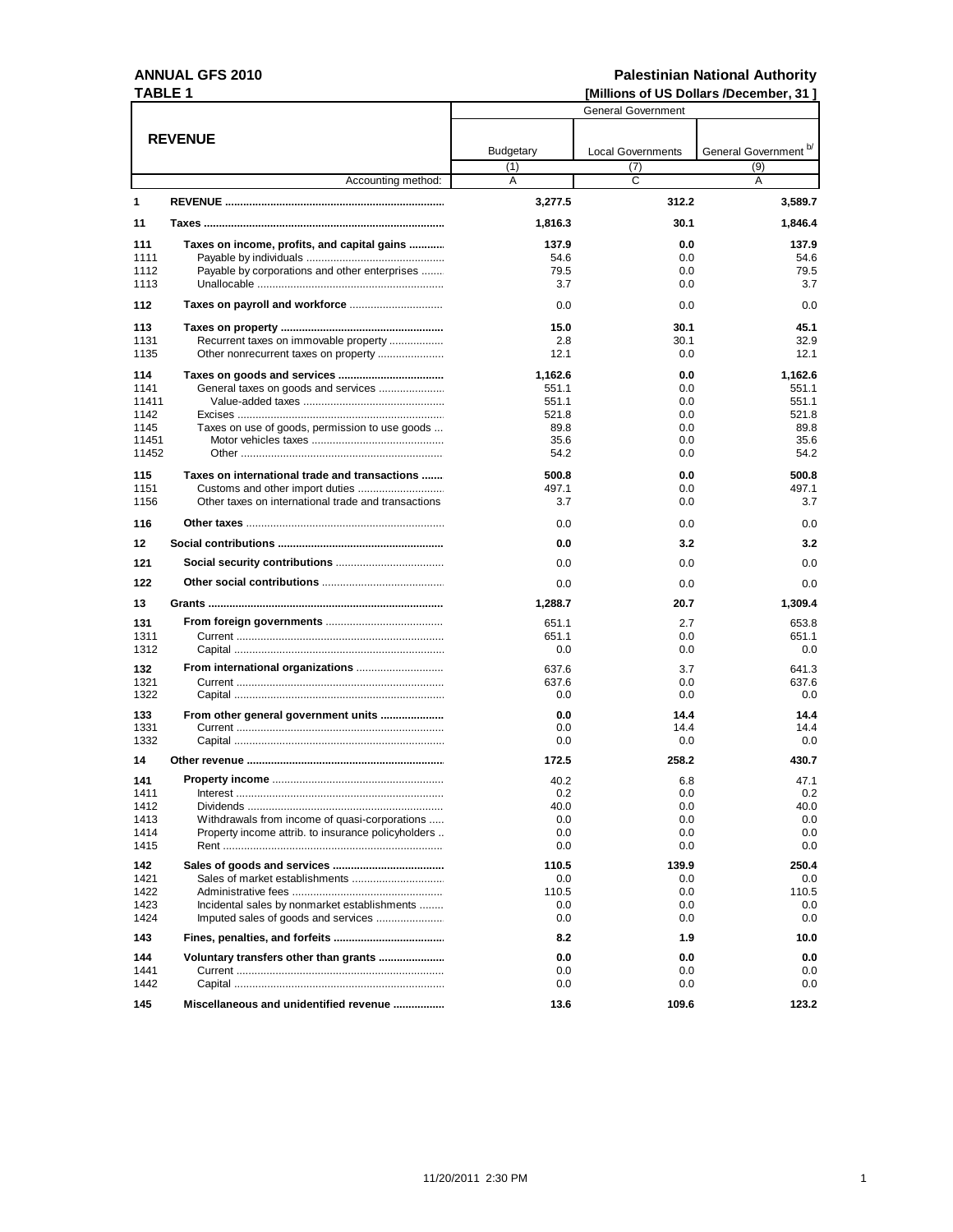### **ANNUAL GFS 2010** TABLE 2

### **Palestinian National Authority** [Millions of US Dollars /December, 31]

|                                  | <b>EXPENSE</b>                             | a<br><b>Central Government</b>          | <b>Local Governments</b>  | General Government b/                   |
|----------------------------------|--------------------------------------------|-----------------------------------------|---------------------------|-----------------------------------------|
|                                  | Accounting method:                         | A                                       | C                         | A                                       |
| $\mathbf{2}$                     |                                            | 3,073.5                                 | 220.0                     | 3,293.6                                 |
| 21<br>211<br>212                 |                                            | 1,738.4<br>1,613.1<br>125.3             | 66.2<br>0.0               | 1,804.6<br>1.613.1<br>125.3             |
| 2121<br>2122                     |                                            | 125.3<br>0.0                            | 0.0<br>0.0                | 125.3<br>0.0                            |
| 22                               |                                            | 460.0                                   | 72.2                      | 532.2                                   |
| 23                               |                                            | 0.0                                     | 0.0                       | 0.0                                     |
| 24<br>241<br>242<br>243          | To residents other than general government | 45.4<br>9.9<br>35.5<br>0.0              | 0.0<br>0.0<br>0.0<br>0.0  | 45.4<br>9.9<br>35.5<br>0.0              |
| 25<br>251<br>252                 |                                            | 0.0<br>0.0<br>0.0                       | 0.0<br>0.0<br>0.0         | 0.0<br>0.0<br>0.0                       |
| 26<br>263<br>2631<br>2632        |                                            | 9.2<br>9.2<br>9.2<br>0.0                | 0.0<br>0.0<br>0.0<br>0.0  | 9.2<br>9.2<br>9.2<br>0.0                |
| 27<br>271<br>272<br>273          |                                            | 479.7<br>211.5<br>268.2<br>0.0          | 7.7<br>0.0<br>0.0<br>0.0  | 487.4<br>211.5<br>268.2<br>0.0          |
| 28<br>281<br>282<br>2821<br>2822 |                                            | 340.7<br>0.0<br>340.7<br>106.7<br>234.1 | 74.1<br>0.0<br>0.0<br>0.0 | 414.8<br>0.0<br>340.7<br>106.7<br>234.1 |